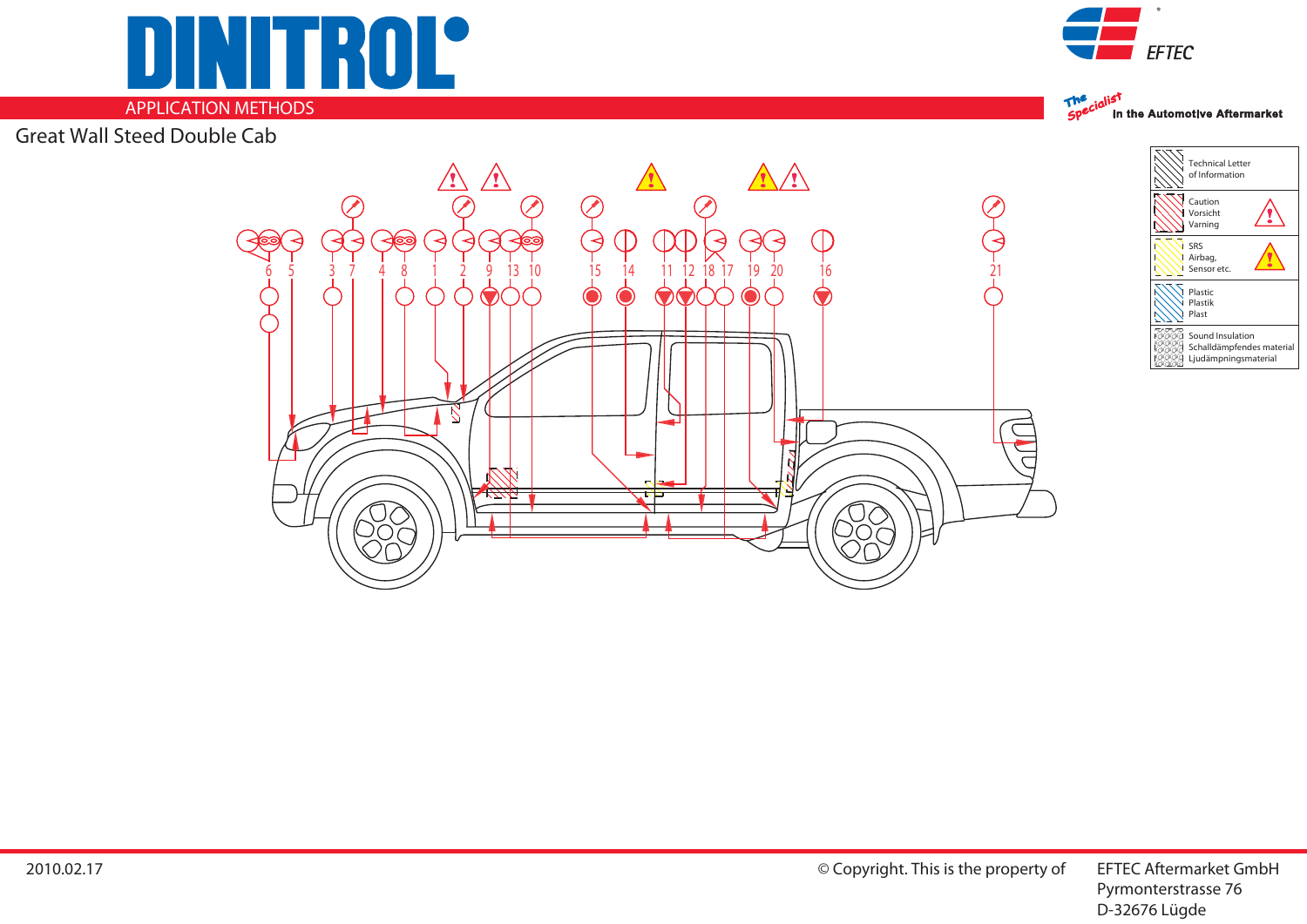**APPLICATION METHODS**

**ITROL®** 

Great Wall Steed Double Cab





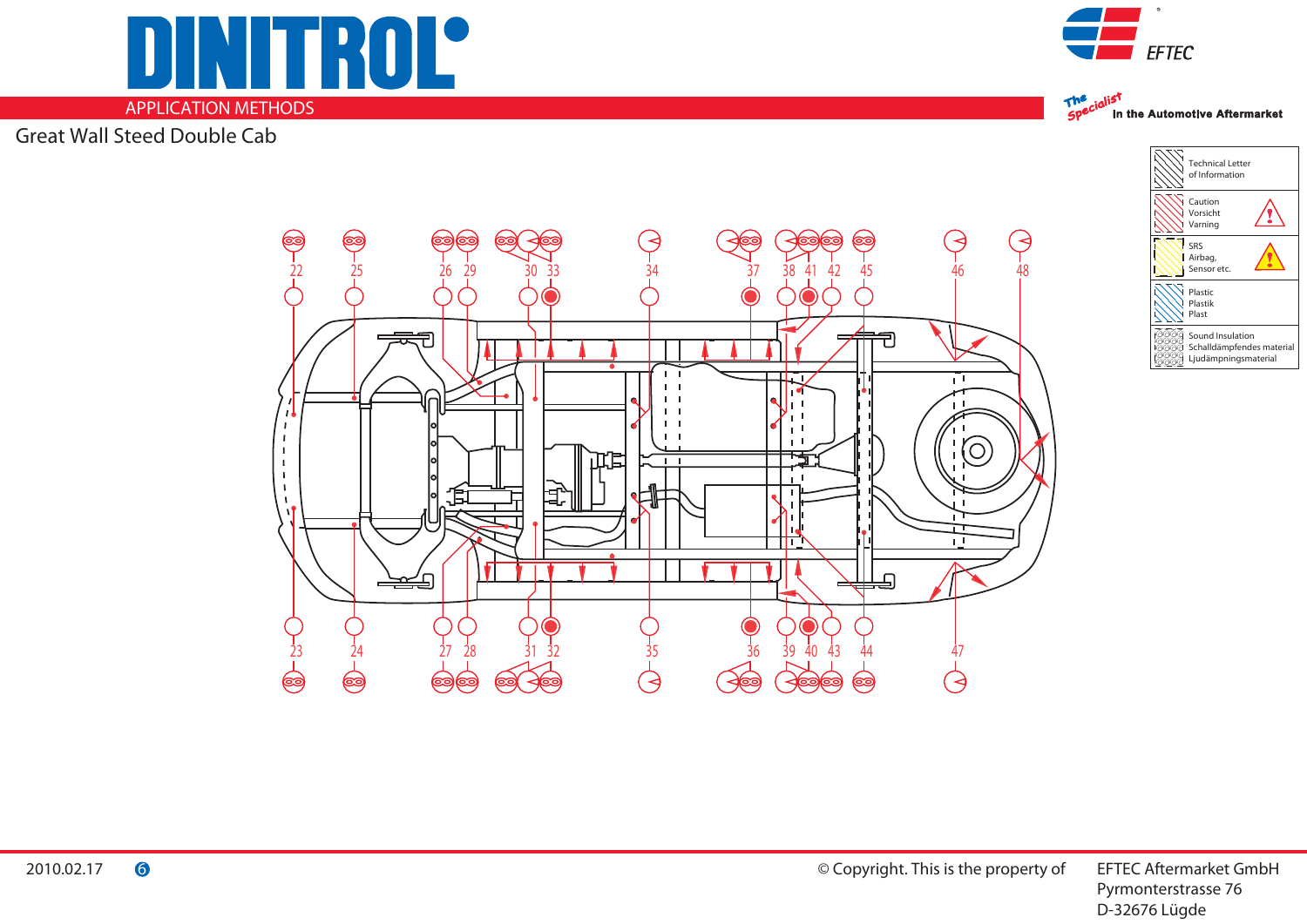## DINITROL

## **APPLICATION METHODS**

Great Wall Steed Double Cab







© Copyright. This is the property of **EFTEC Aftermarket GmbH** 

 Pyrmonterstrasse 76 D-32676 Lügde

2010.02.17

9

2